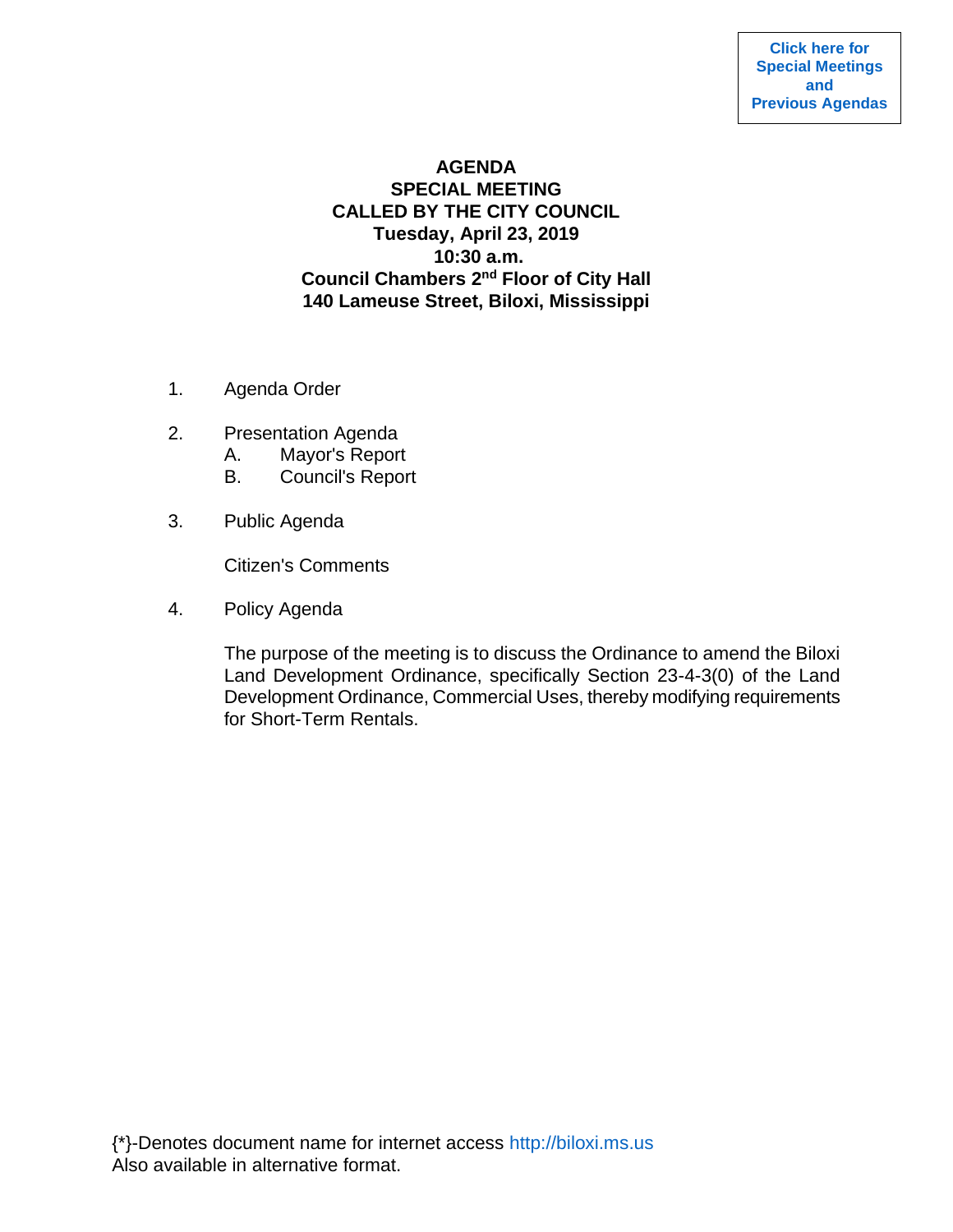# **AGENDA BILOXI CITY COUNCIL MEETING Tuesday, April 23, 2019 1:30 p.m. Council Chambers, 2nd floor of City Hall 140 Lameuse Street, Biloxi, Mississippi**

## **1. AGENDA ORDER**

# **2. PRESENTATION AGENDA**

- A. Mayor's Report
- B. Departmental Report

--Oscar Renda to give an update on the infrastructure progress.

C. Council's Report

# **3. PUBLIC AGENDA**

## **Citizens Comments-(Total allotted time 45 minutes)**

### **4. POLICY AGENDA**

ORDINANCES (First Reading)

A. Ordinance to amend the Code of Ordinance Sections 15-1-2, 15-1-7, 15-1-8, 15-1-9, 15-1-10, 15-1-12, 15-1-14, 15-2-10, 15-2-15, 15-2-23, and 15- 2-25 to address classification, pay rates, performance increase eligibility, award criteria for performance increases, reduction of pay, longevity pay, accrual of sick leave by part-time employees, unused leave crediting, medical leave without pay, and tuition assistance. Introduced by Mayor Andrew "FoFo" Gilich. {\*[-042319AHR}](https://www.biloxi.ms.us/agendas/citycouncil/2019/042319/042319ahr.pdf)

ORDINANCES (Second Reading)

\_\_\_\_\_\_\_\_\_\_\_\_B. Ordinance to approve a Zoning Map Amendment, from its present zoning district classification of A Agricultural to NB Neighborhood Business and RM-30 High-Density Multi-Family Residential, for a parcel of land currently identified as 1751 Popp's Ferry Road. Case No. 19-025, Sarah Grace Husley Estate (owner) and Scott Delano on behalf of Southeast Commercial of MS, LLC (applicant). Submitted by the Planning Commission {\*[-041619BPC}](https://www.biloxi.ms.us/agendas/citycouncil/2019/042319/041619bpc.pdf) Ward 6 **First Reading on April 16, 2019**

{\*}-Denotes document name for internet access [http://biloxi.ms.us](http://biloxi.ms.us/) Also available in alternative format.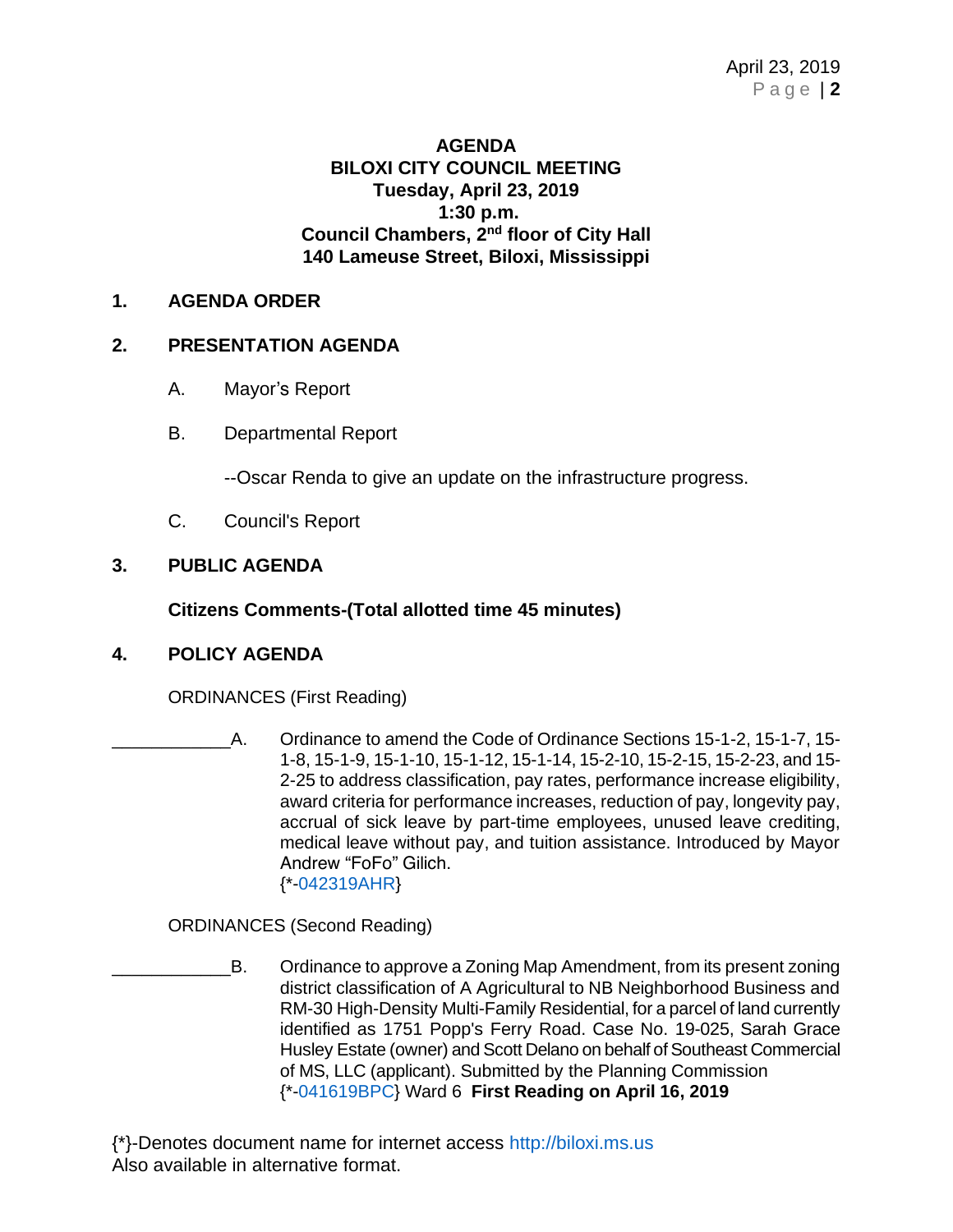#### **4. POLICY AGENDA-Continued**

\_\_\_\_\_\_\_\_\_\_\_\_C. Ordinance to amend the Biloxi Land Development Ordinance, specifically Section 23-4-3(0) of the Land Development Ordinance, Commercial Uses, thereby modifying requirements for Short-Term Rentals. Submitted by the Planning Commission. {\*[-032619EPC}](https://www.biloxi.ms.us/agendas/citycouncil/2019/042319/032619epc.pdf) **First Reading on April 16, 2019**

### **5. CONSENT AGENDA**

#### RESOLUTIONS

- A. Resolution authorizing financial support for the Biloxi Shrimp Festival and Blessing of the Fleet in the total amount of \$2,000.00. Funding: Executive Budget. Introduced by Mayor Andrew "FoFo" Gilich. {\*[-042319AEXC}](https://www.biloxi.ms.us/agendas/citycouncil/2019/042319/042319aexc.pdf)
- B. Resolution authorizing amendment No. 2 to the 2018 One Year Action Plan and amendment No. 3 to the (2015-19) Five-Year Consolidated Plan for use of Funds allocated to the City of Biloxi through the U.S. Department of Housing & Urban Development CDBG Entitlement Program. Introduced by Mayor Andrew "FoFo" Gilich. {\*[-042319AFSP}](https://www.biloxi.ms.us/agendas/citycouncil/2019/042319/042319afsp.pdf)
- \_\_\_\_\_\_\_\_\_\_\_\_C. Resolution to authorize the Mayor and/or Municipal Clerk, to establish just compensation and sign certification for East Biloxi Railroad Crossing Closure and Construction of East-West Neighborhood Access Road (Project- CD017). Introduced by Mayor Andrew "FoFo" Gilich. {\*[-042319BFSP}](https://www.biloxi.ms.us/agendas/citycouncil/2019/042319/042319bfsp.pdf)
- D. Resolution authorizing the Biloxi Parks and Recreation Department to accept for grant monies from The Walmart Foundation, Grant Award in the amount of \$500.00. Introduced by Mayor Andrew "FoFo" Gilich. {\*[-042319APR}](https://www.biloxi.ms.us/agendas/citycouncil/2019/042319/042319apr.pdf)
- \_\_\_\_\_\_\_\_\_\_\_\_E. Resolution authorizing the Biloxi Parks and Recreation Department to pursue grant monies from Walmart Grant in the amount of \$2000.00 for pickle ball equipment and surveillance system. Introduced by Mayor Andrew "FoFo" Gilich. {\*[-042319BPR}](https://www.biloxi.ms.us/agendas/citycouncil/2019/042319/042319bpr.pdf)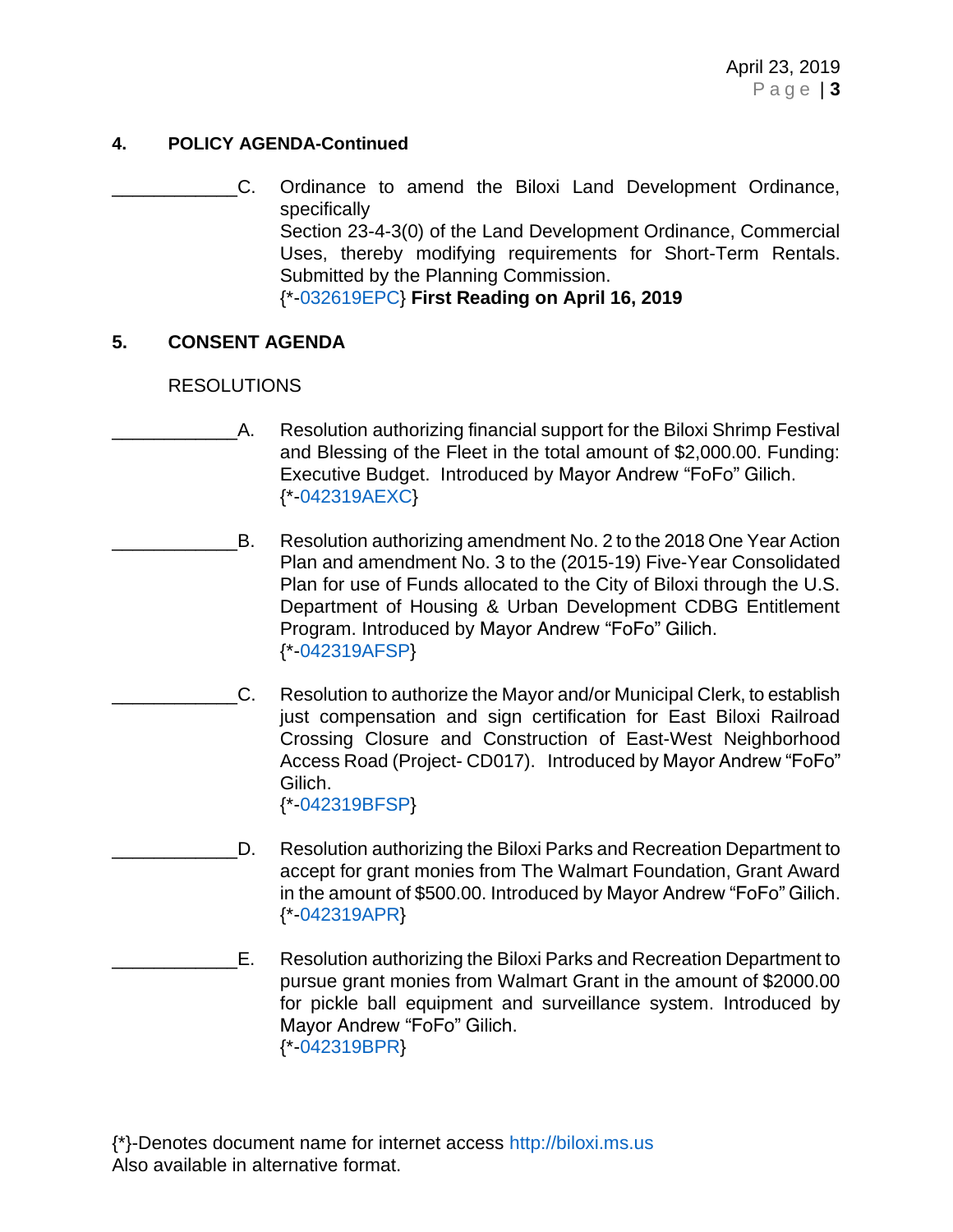# **5. CONSENT AGENDA-Continued**

- F. Resolution to approve and authorize the lowest and best quote received for Furniture for Fire Stations from Luckies Furniture in the total amount of \$21,896.00. Funding: Fire Budget. Introduced by Mayor Andrew "FoFo" Gilich. {\*[-042319APUR}](https://www.biloxi.ms.us/agendas/citycouncil/2019/042319/042319apur.pdf)
	- \_\_\_\_\_\_\_\_\_\_\_\_G. Resolution authorizing Change Order No. One (1) with Necaise Brothers Construction Company, Inc. for the Kessler Gate Project Inside, Project No. 1010. Introduced by Mayor Andrew "FoFo" Gilich. {\*[-042319AENG}](https://www.biloxi.ms.us/agendas/citycouncil/2019/042319/042319aeng.pdf)
	- \_\_\_\_\_\_\_\_\_\_\_\_H. Resolution authorizing Task Order Amendment Seven (7) with CDM Smith, Inc. for Area 8, St. Michaels Phase 1&2, Project No. KG634/K7112. Introduced by Mayor Andrew "FoFo" Gilich. {\*[-042319BENG}](https://www.biloxi.ms.us/agendas/citycouncil/2019/042319/042319beng.pdf)
- \_\_\_\_\_\_\_\_\_\_\_\_I. Resolution authorizing and accepting a Proposal with Neel-Schaffer, Inc. for the Main Street Crossing Upgrades, Project No. 1039. Introduced by Mayor Andrew "FoFo" Gilich. {\*[-042319CENG}](https://www.biloxi.ms.us/agendas/citycouncil/2019/042319/042319ceng.pdf)
- \_\_\_\_\_\_\_\_\_\_\_\_J. Resolution to authorize the Mayor and/or Municipal Clerk, to establish just compensation and sign certification for Popps Ferry Rd Extension from Pass Road to HWY 90 Improvements 913. Introduced by Mayor Andrew "FoFo" Gilich. {\*[-042319EENG}](https://www.biloxi.ms.us/agendas/citycouncil/2019/042319/042319eeng.pdf)
- \_\_\_\_\_\_\_\_\_\_\_\_K. Resolution approving entry into Grant of Access and Temporary Use, Waiver of Liability and Hold Harmless Agreement by and among the City of Biloxi, the Biloxi Public School District and the 81st Training Wing for use of school buses to transport viewers during the Thunder Over the Sound Air Show. Introduced by Mayor Andrew "FoFo" Gilich. {\*[-042319ACON}](https://www.biloxi.ms.us/agendas/citycouncil/2019/042319/042319acon.pdf)
- \_\_\_\_\_\_\_\_\_\_\_\_L. Resolution authorizing and approving entry into Public Sector Agreement with Oracle America, Inc. Introduced by Mayor Andrew "FoFo" Gilich. {\*[-042319BCON}](https://www.biloxi.ms.us/agendas/citycouncil/2019/042319/042319bcon.pdf)